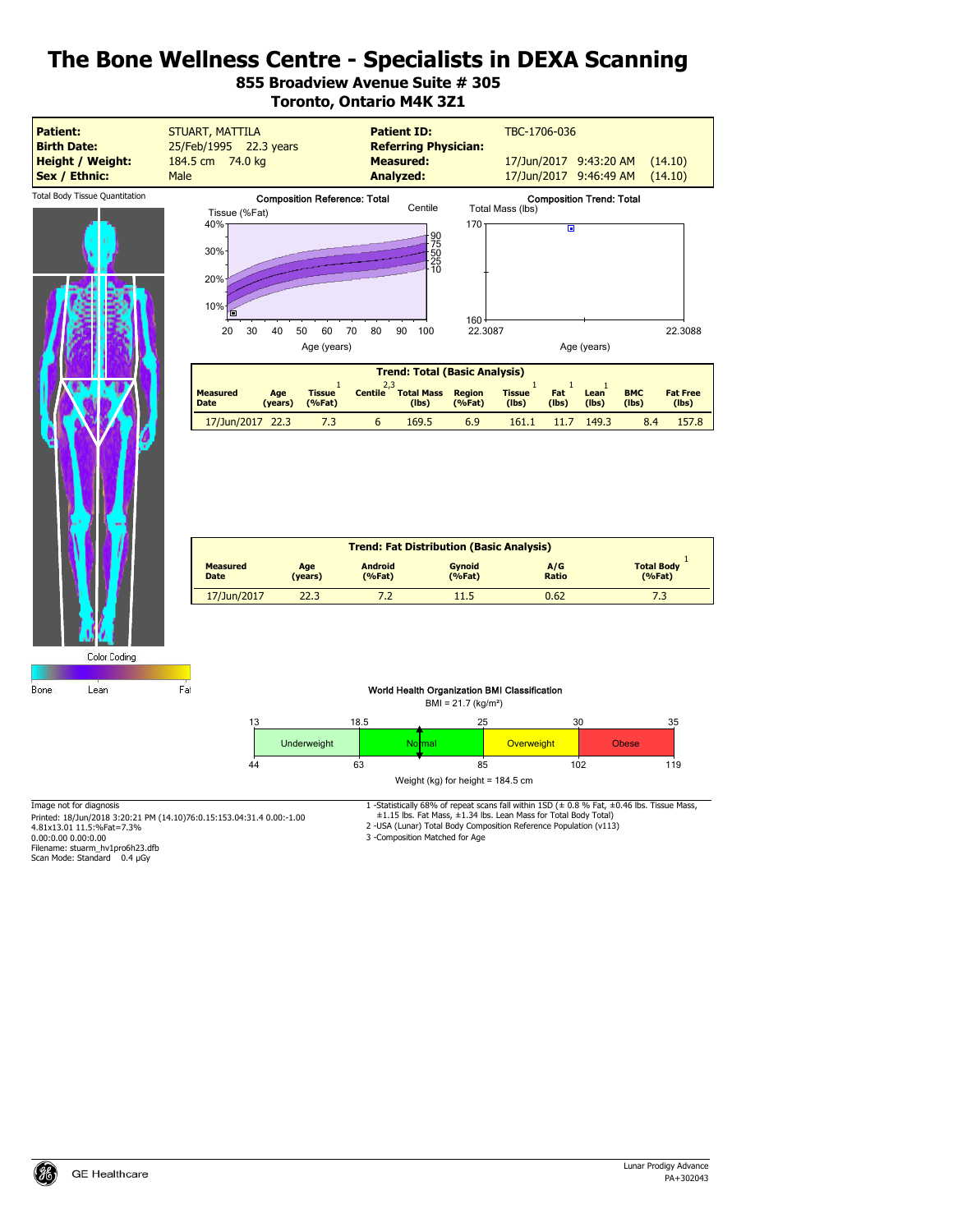# **855 Broadview Avenue Suite # 305 Toronto, Ontario M4K 3Z1**

| <b>Patient:</b>         | <b>STUART, MATTILA</b> | <b>Patient ID:</b>          | TBC-1706-036                      |
|-------------------------|------------------------|-----------------------------|-----------------------------------|
| <b>Birth Date:</b>      | 25/Feb/1995 22.3 years | <b>Referring Physician:</b> |                                   |
| <b>Height / Weight:</b> | 184.5 cm 74.0 kg       | <b>Measured:</b>            | 17/Jun/2017 9:43:20 AM<br>(14.10) |
| <b>Sex / Ethnic:</b>    | <b>Male</b>            | Analyzed:                   | 17/Jun/2017 9:46:49 AM<br>(14.10) |

# **BODY COMPOSITION (Basic Analysis)**

| <b>Region</b>      | v-<br><b>Tissue</b><br>(%Fat) | <b>Region</b><br>(%Fat) | - ,<br><b>Tissue</b><br>(lbs) | 1<br>Fat<br>(Ibs) | Lean<br>(Ibs) | <b>BMC</b><br>(lbs) | <b>Total Mass</b><br>$($ lbs $)$ |
|--------------------|-------------------------------|-------------------------|-------------------------------|-------------------|---------------|---------------------|----------------------------------|
| Arms               | 5.3                           | 4.9                     | 19.2                          | 1.0               | 18.2          | 1.2                 | 20.4                             |
| Arm Right          | 5.3                           | 4.9                     | 9.7                           | 0.5               | 9.2           | 0.6                 | 10.4                             |
| Arm Left           | 5.3                           | 4.9                     | 9.5                           | 0.5               | 9.0           | 0.6                 | 10.1                             |
| Legs               | 8.3                           | 7.8                     | 62.3                          | 5.2               | 57.1          | 3.6                 | 65.9                             |
| Leg Right          | 8.3                           | 7.9                     | 31.9                          | 2.7               | 29.3          | 1.8                 | 33.8                             |
| Leg Left           | 8.3                           | 7.8                     | 30.4                          | 2.5               | 27.8          | 1.8                 | 32.2                             |
| Trunk              | 6.9                           | 6.7                     | 69.1                          | 4.8               | 64.3          | 2.4                 | 71.5                             |
| <b>Trunk Right</b> | 6.9                           | 6.7                     | 34.2                          | 2.4               | 31.8          | 1.2                 | 35.4                             |
| <b>Trunk Left</b>  | 6.9                           | 6.7                     | 34.9                          | 2.4               | 32.5          | 1.2                 | 36.1                             |
| Android            | 7.2                           | 7.1                     | 10.1                          | 0.7               | 9.4           | 0.1                 | 10.3                             |
| Gynoid             | 11.5                          | 11.1                    | 24.6                          | 2.8               | 21.8          | 0.9                 | 25.5                             |
| Total              | 7.3                           | 6.9                     | 161.1                         | 11.7              | 149.3         | 8.4                 | 169.5                            |
| <b>Total Right</b> | 7.3                           | 6.9                     | 80.8                          | 5.9               | 74.9          | 4.2                 | 85.0                             |
| <b>Total Left</b>  | 7.3                           | 6.9                     | 80.3                          | 5.8               | 74.4          | 4.2                 | 84.5                             |

#### **FAT MASS RATIOS**

| Trunk/ | Legs/ | (Arms+Legs)/ |  |
|--------|-------|--------------|--|
| Total  | Total | Trunk        |  |
| 0.41   | 0.44  | 1.29         |  |

### **RMR (Resting Metabolic Rate)**

1,823 cal/day Mifflin-St Jeor

#### **RSMI (Relative Skeletal Muscle Index)**

10.03 kg/m² Baumgartner

1 -Statistically 68% of repeat scans fall within 1SD (± 0.8 % Fat, ±0.46 lbs. Tissue Mass, ±1.15 lbs. Fat Mass, ±1.34 lbs. Lean Mass for Total Body Total) Filename: stuarm\_hv1pro6h23.dfb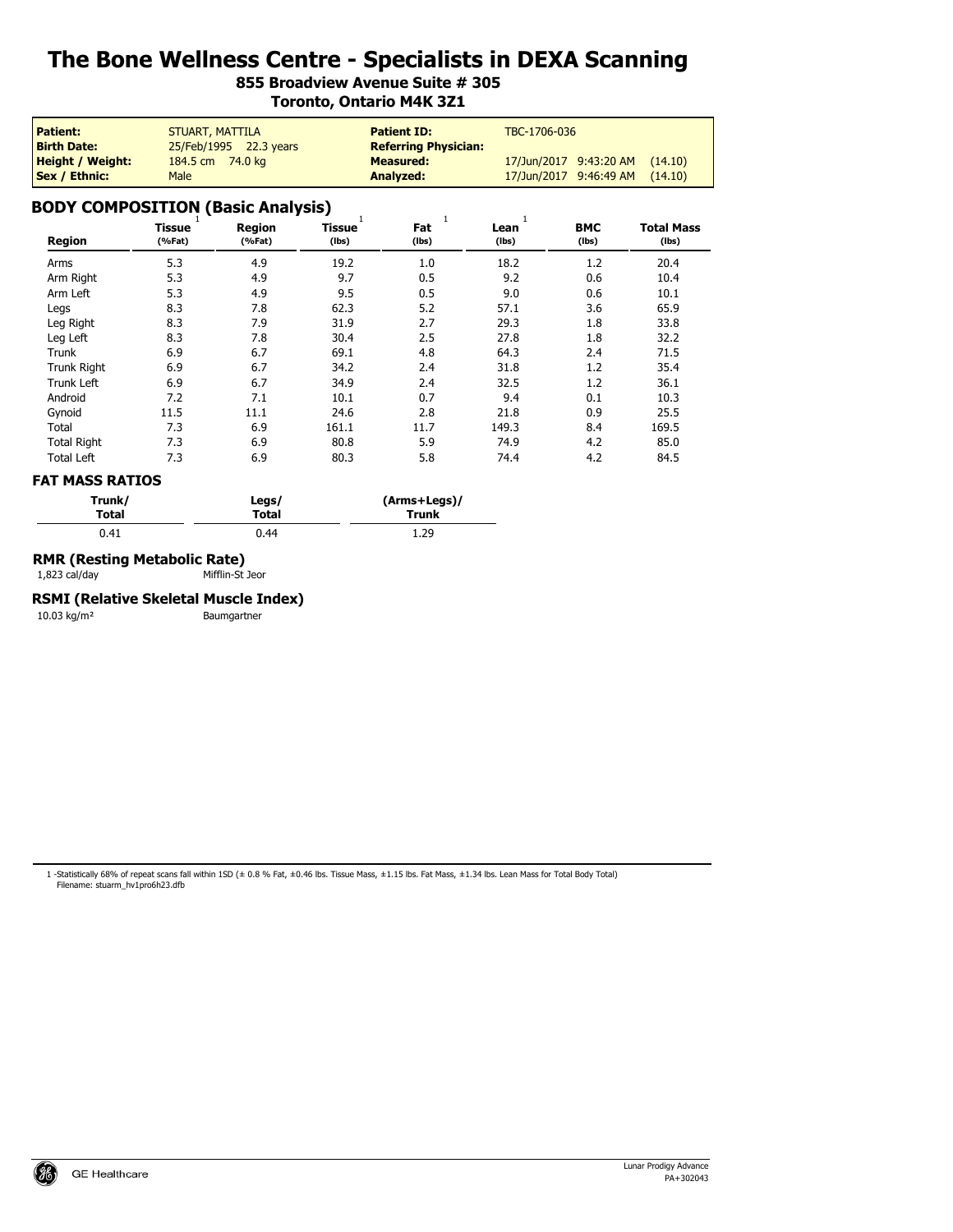# **855 Broadview Avenue Suite # 305 Toronto, Ontario M4K 3Z1**



Bone

Color Coding

Lean

Image not for diagnosis (1.4.10) 1-Statistically 68% of repeat scans fall within 1SD (± 0.8 % Fat, ±0.46 lbs. Tissue Mass, و Printed: 18/Jun/2018 3:20:16 PM (14.10)76:0.15:153.04:31.4 0.00:-1.00 Printed: 18/Jun/2018 3:20:16 PM (14.10)76:0.15:153.04:31.4 0.00:-1.00<br>4.81x13.01 11.5:%Fat=7.3%<br>0.00:0.00 0.00:0.00 Filename: stuarm\_hv1pro6h23.dfb Scan Mode: Standard 0.4 µGy

Fat

- 
- 3 -Composition Matched for Age

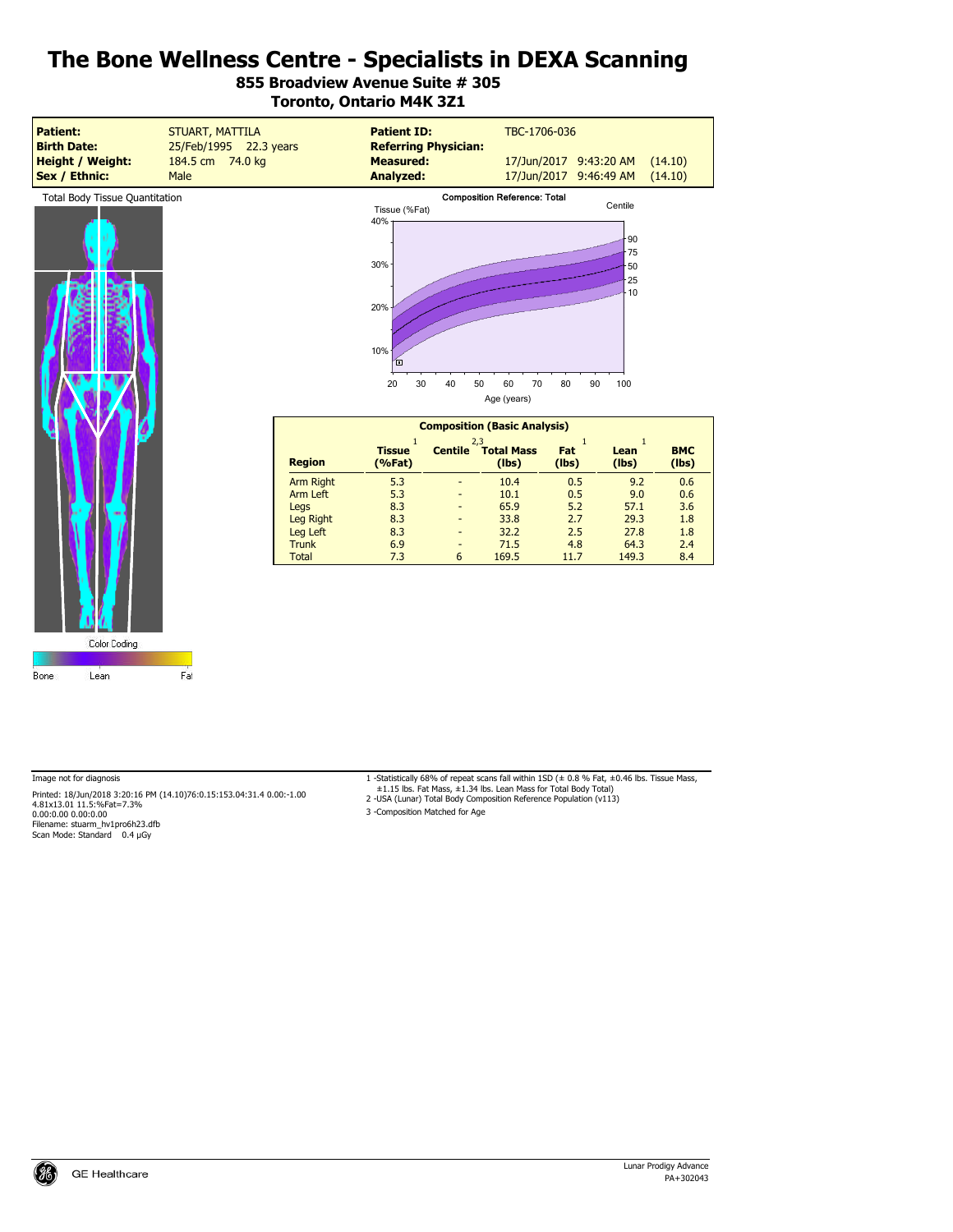**855 Broadview Avenue Suite # 305 Toronto, Ontario M4K 3Z1**





| <b>Densitometry (Basic Analysis)</b> |                                    |       |                                      |       |                               |
|--------------------------------------|------------------------------------|-------|--------------------------------------|-------|-------------------------------|
|                                      |                                    |       |                                      |       |                               |
| <b>Region</b>                        | <b>BMD</b><br>(q/cm <sup>2</sup> ) | (9/6) | <b>Young-Adult</b><br><b>T-score</b> | (9/6) | <b>Age-Matched</b><br>Z-score |
| Total                                | 1.433                              | 117   | 27                                   | 119   | 2.8                           |

Image not for diagnosis

Printed: 18/Jun/2018 3:20:03 PM (14.10)76:0.15:153.04:31.4 0.00:-1.00<br>4.81x13.01 11.5:%Fat=7.3%<br>0.00:0.00 0.00:0.00 Filename: stuarm\_hv1pro6h23.dfb Scan Mode: Standard 0.4 µGy

1 -Statistically 68% of repeat scans fall within 1SD (± 0.010 g/cm² for Total Body Total) 2 -USA (Lunar) (ages 20-40) Total Body Reference Population (v113)

3 -Matched for Age, Weight (males 25-100 kg), Ethnic

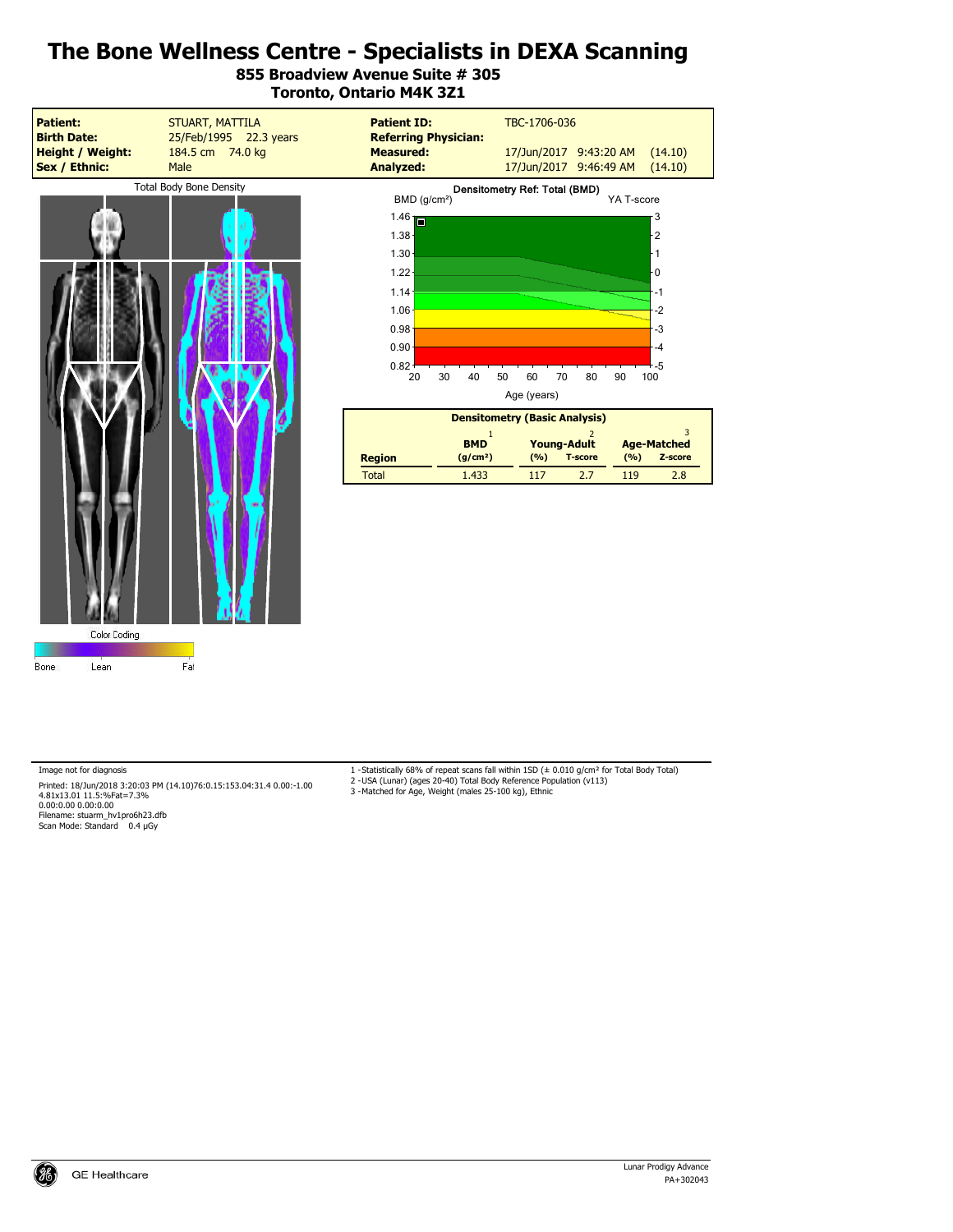

**The Bone Wellness Centre - Specialists in DEXA Scanning 855 Broadview Avenue Suite # 305 Toronto, Ontario M4K 3Z1** Phone: (416) 405-8881 Fax: (416) 405-8852 Web: http://www.bonewellness.com

**Body Composition Assessment: Monday, June 18, 2018**

#### **CLIENT**



**Patient: MATTILA STUART**

**Age:** 22.3 **Birth Date:** 25/Feb/1995

**Gender:** Male **Height:** 184.5 cm **Patient ID: TBC-1706-036**<br>**Tech:** (not specified) **Scale Weight:** 74.0 kg **Exam Date:** 17/Jun/2017

Centile

90

50



**FAT**

Lean mass includes all parts of the body [organs, muscle, ligaments, connective tissue and fluids] but excludes body fat.

**Tech:** (not specified) **Scale Weight:** 74.0 kg **Exam Date:** 17/Jun/2017

LEAN(g): Sum of all muscle and soft organ tissue The higher the Tissue %Lean, the more muscular the body. Increase in muscle mass will increase one's metabolism & burn more calories!

Age (years)

| <b>Total Weight:</b> | 169.5 lbs |  |
|----------------------|-----------|--|
| Lean Weight:         | 149.3 lbs |  |
| Tissue %Lean:        | 88.1%     |  |

**Total Body: Total** Tissue (%Fat) 40% 30% 20% 10%  $20\,$ 30 40 50 90 100 60 70 80

| Fat Weight:  | 11.7 lbs |
|--------------|----------|
| Tissue %Fat: | 7.3%     |
|              |          |

It is very important to know your body fat. It is not the amount of weight but the amount of fat that one has in the body that is potentially dangerous to one's health. Fat mass includes all the fatty tissue in the body including around the organs and subcutaneous fat. The Y-axis displays the percentage of fat in tissue. The x-axis displays the age range from 20 to 100. Your result, the square is plotted in the graph based on your age and your percentage fat result. The middle line passing through the graph shows the average percentage of tissue fat for ages 20 to 100 which corresponds to a centile of 50%. The upper line corresponds to the 90th centile and the the lower line to the 10th centile. The graph allows your tissue fat %to be put into context for this reference population.

**BMI (Body Mass Index)**: Measurement of body fat based on height and weight only that applies to adult men and women. It can overestimate body fat in athletes and others who have a muscular build. It can underestimate body fat in older persons and others who have lost muscle.



Client: MATTILA STUART Page 1 of 7 Client ID: TBC-1706-036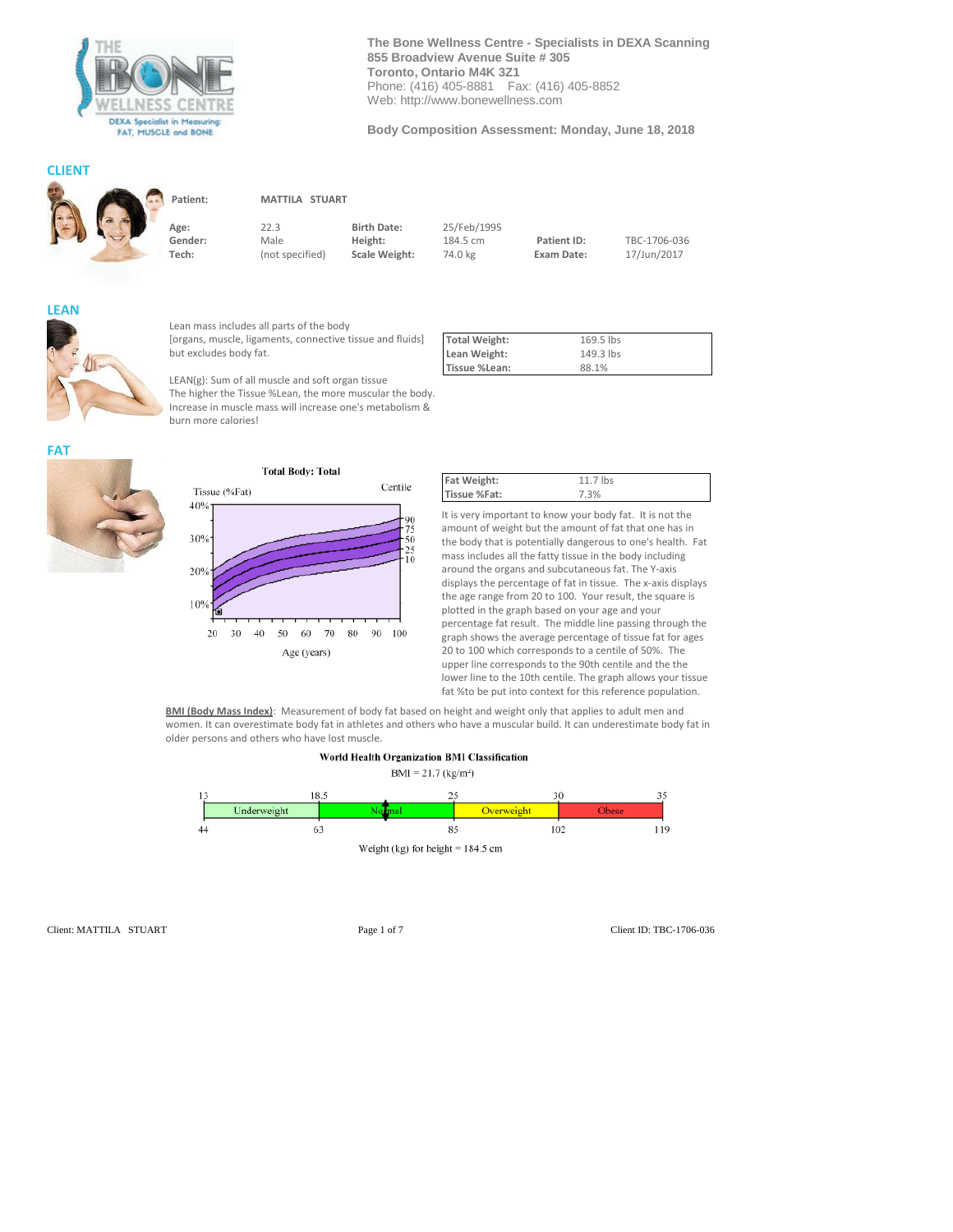### **ANDROID / GYNOID (waist / hip)**



Knowing your body's fat distribution is critical in monitoring your health risks and avoiding disease later in life. A DEXA scan will directly measure the different types of fat: Subcutaneous fat which is the fat under the skin, visceral fat which is the fat around your organs — i.e. android fat, and the essential fat which is the fat that is necessary for normal body functions i.e. hormonal production, secretion, transport, and reproduction.

**ANDROID:** Apple shaped body (excess fat around abdomen, chest and inside the abdominal cavity (around our organs, liver, intestines, pancreas) can increase one's risk for heart disease, & stroke. (Men <1 & Women <0.8)

**GYNOID:** Pear shaped body types (excess fat around hips, thigh & buttocks) are less prone to harmful illness but may be prone to joint issues around the hip and knees

**Android (waist) to Gynoid (hip) Ratio** - Carrying too much fat in the wrong areas can increase your chance of serious health problems. Men with waist to hip ratio of > 1 & women with ratio > 0.8 have increased risk of cardiovascular illness, diabetes, stroke, cancer etc. Fat distribution is controlled by genetics, lifestyle, hormones, diet, medications, medical conditions, & stress. Some may be egg shaped called Ovoid, this means general fat distribution throughout the body.

#### **BONE**



1.06

0.98

 $0.90$ 0.82



20 30 40 50 60 70 80 90 100 Age (years)

| Region        | <b>Tissue %Fat</b> |
|---------------|--------------------|
| Android: LESS | 7.2%               |
| Gynoid: MORE  | 11.5%              |
| A/G Ratio:    | 0.62               |

| Age  | <b>BMD</b><br>(g/cm <sup>2</sup> ) | T-score                                                     | Z-score | Centile |
|------|------------------------------------|-------------------------------------------------------------|---------|---------|
| 22.3 | 1.433                              | 77                                                          | 2.8     | 100     |
|      |                                    | The Y-axis displays the BMD results. Your result is plotted |         |         |

The Y-axis displays the BMD results. Your result is plotted in the graph based on your age & BMD result. The middle line passing through the graph shows the average BMD for ages 20 to 100. 68% of the population will fall within the upper line and lower line display (+/- 1 standard deviation). The remaining 32% fall either above the upper line (16%) or below the lower line (16%). The reference graph allows your BMD result to be put into context. The test compares your Bone Mineral Density (BMD) to that of a "young adult" at peak bone strength, displayed as your T-score. It also compares your results to people of your same age, called "age-matched" displayed as your Z-score. This information, along with other factors help assess secondary reasons for bone loss. Bone is slow changing; weight bearing & resistance exercise, optimal calcium & vitamin D intake will help preserve preserve your bone mass. Low scores can indicate a secondary reason of bone loss which need to be assessed by your physician.

Client: MATTILA STUART Page 2 of 8 Client ID: TBC-1706-036

 $\mathbf{1}$ 

 $\theta$ 

 $-1$ 

 $\overline{2}$ 

 $-3$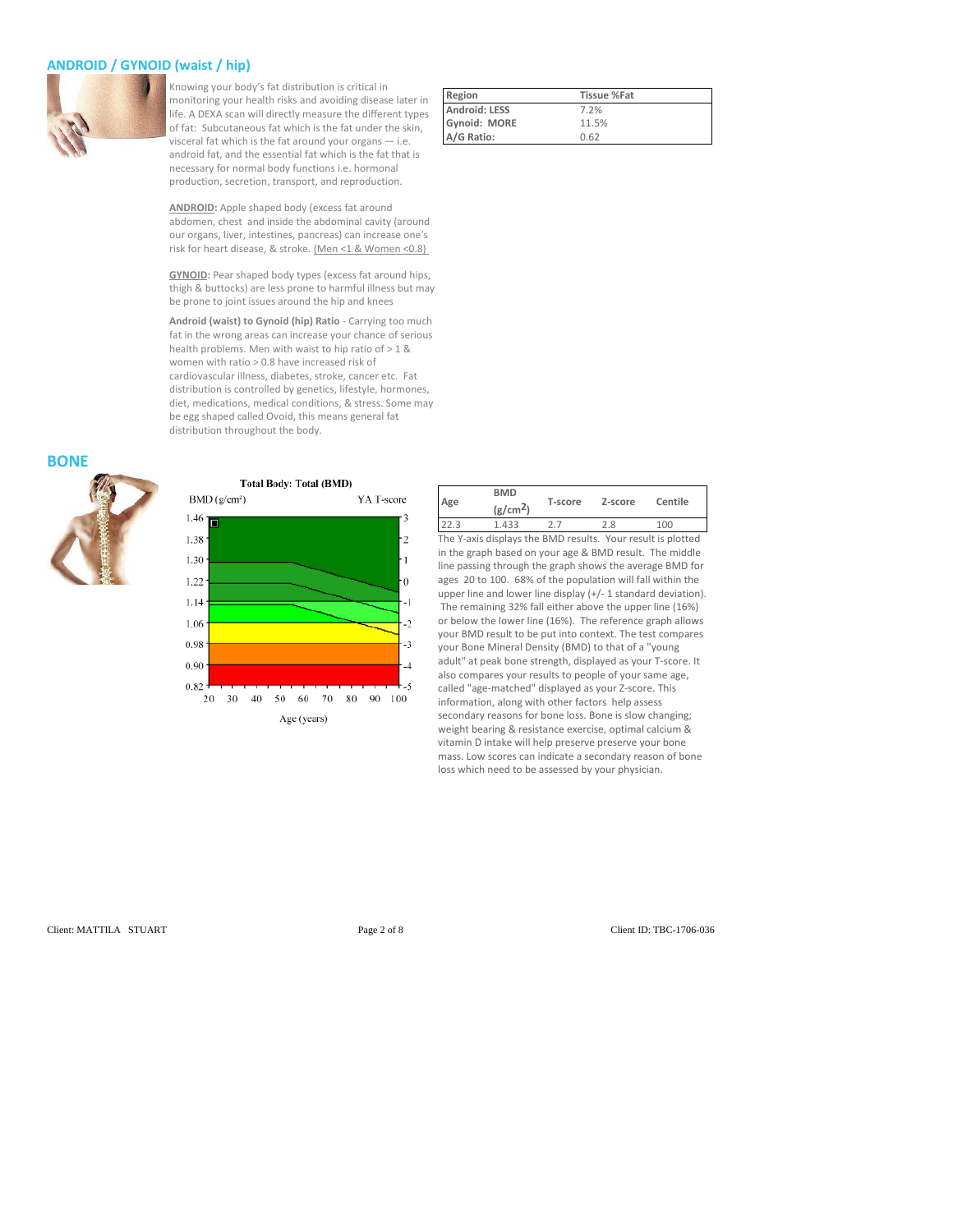#### **RESTING METABOLIC RATE (RMR)**



**Resting Metabolic Rate (RMR)** is synonymous with Resting **Y** Energy Expenditure (REE). It is an estimate of how many calories you would burn if you were to do nothing but rest. RI It represents the minimum amount of energy needed to maintain body temperature, heartbeat, circulation & sleep. RI To calculate daily calorie needs, the RMR value is multiplied by a factor with a value between 1.2 (sedentary) *YO. A new predictive equation for resting energy* & 1.9 (extremely active), depending on the person's physical activity level. To **maintain** your current weight, your daily calorie consumption should equal 1.55 (average) x your RMR. To **lose** weight at a healthy rate, (i.e. lose fat mass instead of muscle mass & water weight) you need to be between your minimum calories (i.e., RMR) and your maintenance calories (i.e.1.55x RMR). Increase in muscle mass will increase one's metabolism & burn more calories *equation.*

The best way to reach your ideal weight is to add some physical activity into each day and make healthier food choices. To **gain** weight at a healthy rate, consume more daily calories than needed for maintenance and respiratory rate. Increase in muscle mass will increase one's metabolism & burn more calories

| <b>YOUR RMR VALUE:</b>                  | $1,823$ cal/day                                              |
|-----------------------------------------|--------------------------------------------------------------|
|                                         | RMR (Resting Metabolic Rate) based on Mifflin-St Jeor        |
| equation.                               |                                                              |
| $RMR = 19.7$ x FFM(fat free mass) + 413 |                                                              |
|                                         | Mifflin MD, St Jeor ST, Hill LA, Scott BJ, Daugherty SA, Koh |

*expenditure in healthy individuals., Am J Clin Nutr., 1990 Feb;51(2):241-7. PMID: 2305711*

| RMR min your body burns at rest =                                                                       | min   |
|---------------------------------------------------------------------------------------------------------|-------|
| $RMR X 1.55$ maintenence=<br>calories needed to maintain weight for<br>someone who works out moderately | maint |

*To lose weight at a healthy rate, one should be between RMR and their maintainece weight: LW*

How active are you?

| <b>RMR</b>                          |                  | Example                                                                |
|-------------------------------------|------------------|------------------------------------------------------------------------|
| Sedentary<br><b>RMR</b>             | X <sub>1.2</sub> | Desk job and little to no<br>exercise                                  |
| <b>Lightly Active</b><br><b>RMR</b> | X 1.375          | 20 mins light exercise /sports<br>$1 - 3$ days/wk                      |
| Moderately<br><b>Active RMR</b>     | $X$ 1.55         | 30 mins moderate<br>exercise/sports 3-5 days/wk                        |
| <b>Very Active</b><br><b>RMR</b>    |                  | X 1.725 60 mins hard exercise/sports<br>5-7 days/wk                    |
| Extremely<br><b>Active RMR</b>      | X <sub>1.9</sub> | Athlete; hard daily<br>exercise/sports and physical<br>job or training |

#### **RELATIVE SKELETAL MUSCLE INDEX (RSMI)**



RSMI represents the relative amount of muscle in the arms and legs. Sarcopenia is the is the degenerative loss of skeletal mass (0.5-1% loss per year after the age of 25), quality, and strength associated with aging. Consensus for a clinical definition of a person with established sarcopenia was produced by Baumgartner and defines it as 2 standard was produced by Baumgartner and defines it as 2 standard <sub>(height[m])<sup>2</sup><br>deviations below the mean of lean mass for gender specific <sub>Raumgartne</sub></sub> healthy young adults.

Based on the results as long as the results are not below the cutoffs (>7.26 for men and >5.45 for women), then they do not have a clinical diagnosis of sarcopenia.

YOUR RSMI VALUE: 10.03 kg/m<sup>2</sup>

*RSMI (Relative Skeletal Muscle Index) based on Baumgartner equation.*

*RSMI = (lean mass of arms[kg] + lean mass of legs[kg]) /*

*Baumgartner RN, Koehler KM, Gallagher D, Romero L, Heymsfield SB, Ross RR, Garry PJ, Lindeman RD (1998) Epidemiology of sarcopenia among the elderly in New Mexico. Am J Epidermiol 147(8):755-763.*

**CLINICAL DIAGNOSIS OF SARCOPENIA**

| RSMI VALUE FOR MALES: < 7.26  |  |
|-------------------------------|--|
| RSMI VALUE FOR FEMALES < 5.45 |  |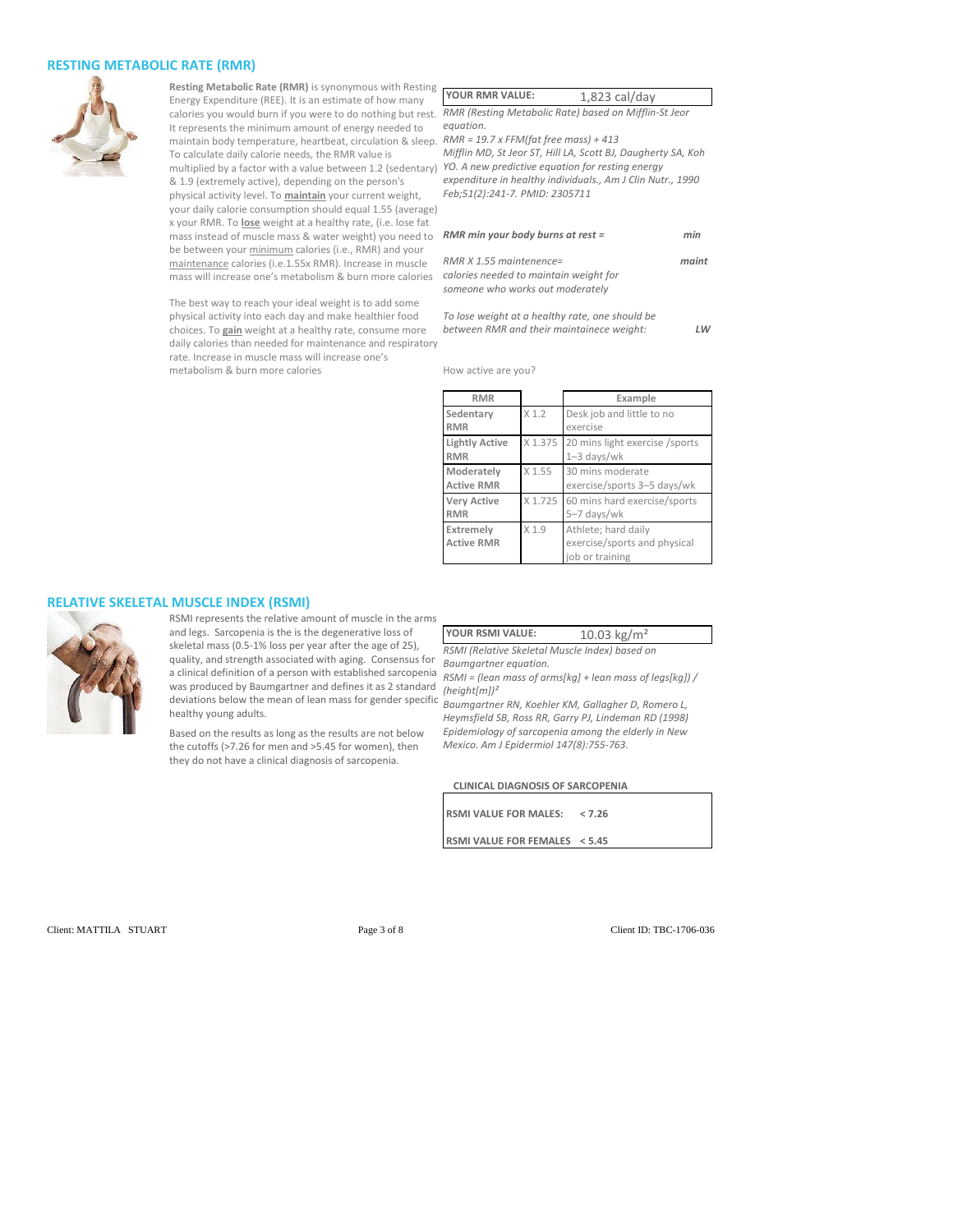**SHAPE TREND: Understanding your body composition is valuable tool in assessing your overall health**



 $\operatorname{Color}$  Coding Bone Lean  $\mathop{\text{Fat}}$ 

#### **BODY COMPOSITION HISTORY**



Client: MATTILA STUART Page 4 of 8 Client ID: TBC-1706-036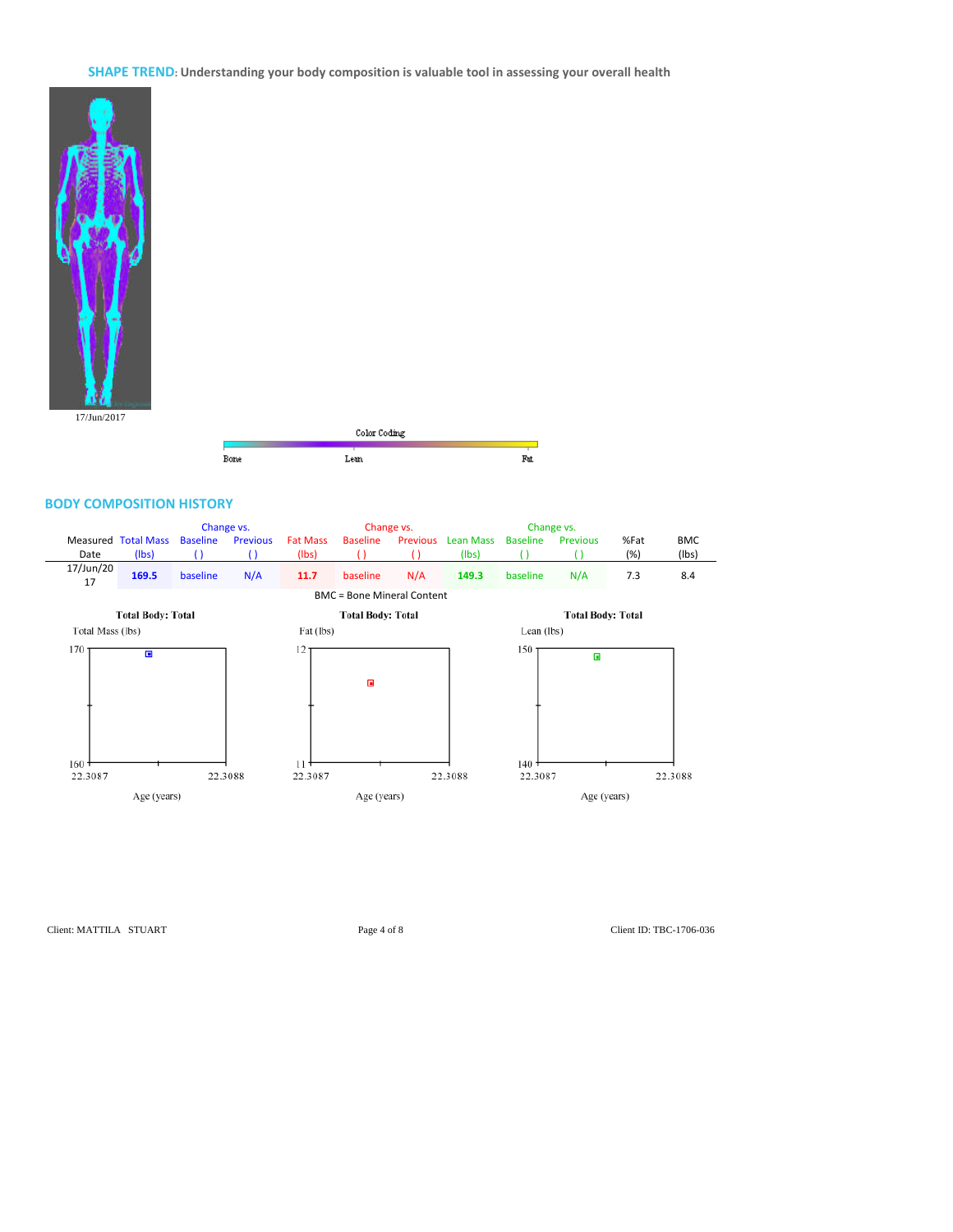### **LEAN MASS BALANCE**



Lean mass balance is a comparison of your body's right to left lean mass symmetry. A lean mass difference close to zero indicates a balance of muscle. An injury, non-symmetrical training, or a health condition may cause disproportionate lean mass differences, but only your physician can determine if a health condition is the related cause.

| Region | <b>Measured</b><br>Date | Age  | <b>Lean Mass</b><br>Right (lbs) | <b>Lean Mass</b><br>Left (lbs) | <b>Lean Mass Difference</b><br>(Ibs) |
|--------|-------------------------|------|---------------------------------|--------------------------------|--------------------------------------|
| Arms:  | 17/Jun/2017             | 22.3 | 9.2                             | 9.0                            | 0.3                                  |
| Legs:  | 17/Jun/2017             | 22.3 | 29.3                            | 27.8                           | 1.4                                  |
| Trunk: | 17/Jun/2017             | 22.3 | 31.8                            | 32.5                           | $-0.6$                               |
| Total: | 17/Jun/2017             | 22.3 | 74.9                            | 74.4                           | 0.5                                  |

# **FAT DISTRIBUTION**

| Region   | Measured<br>Date | Age  | Region<br>$%$ Fat |     | %Change vs. Previous %Change vs. Baseline |
|----------|------------------|------|-------------------|-----|-------------------------------------------|
| Arms:    | 17/Jun/2017      | 22.3 | 4.9               | N/A | baseline                                  |
| Legs:    | 17/Jun/2017      | 22.3 | 7.8               | N/A | baseline                                  |
| Trunk:   | 17/Jun/2017      | 22.3 | 6.7               | N/A | baseline                                  |
| Android: | 17/Jun/2017      | 22.3 | 7.1               | N/A | baseline                                  |
| Gynoid:  | 17/Jun/2017      | 22.3 | 11.1              | N/A | baseline                                  |
| Total:   | 17/Jun/2017      | 22.3 | 6.9               | N/A | baseline                                  |

Client: MATTILA STUART Page 5 of 8 Client ID: TBC-1706-036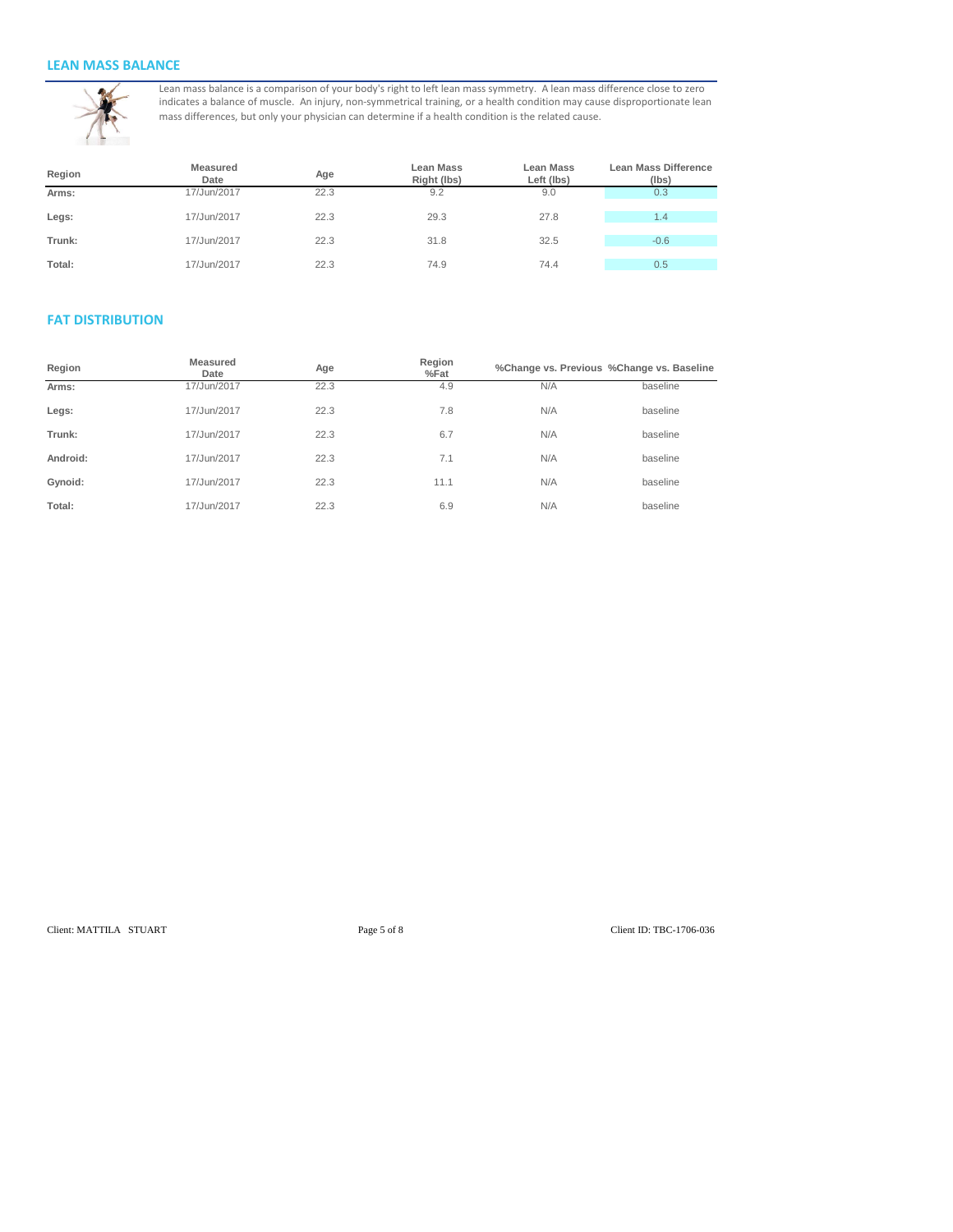#### **DEXA TERMINOLOGY**

Dual Energy X-Ray Absorptiometry: A technology that uses both high and low energy x-rays to determine the areal mass of tissue which is comprised of bone, fat & lean mass

R Value: The attenuation ratio of high-energy and low-energy photons in soft tissue and bone. The ratio is used to distinguish soft tissue from bone, to determine bone density, and to distinguish fat from lean soft tissue.

Bone Mineral Density: Measurement of bone mineral found in the region of interest. BMD is measured in grams per centimeter squared. BMD is derived using BMC divided by area, where BMC is measured in grams and area is measured in centimeters squared.

Body composition is used to describe the percentages of fat, muscle & bone. Two people of who are the same height and weight may look totally different from each other because they have a different body compositions. Healthy body composition = Higher Fat Free Mass & Lower Body Fat

T-score: number of standard deviations above (+) or below (-) the mean peak density in a healthy young adult of the same gender. i.e. The T-score is a comparison of a person's bone density with what is normally expected in a healthy young adult of the same gender. Your bones are compared to the bones of an average young adult

Z-score: the number of standard deviations above (+) or below (-) the mean density for an individual of that age & gender i.e. The Z-score is a comparison of a person's bone density with that of an average person of the same age & gender. Your bones are compared to the bones of someone of your age & gender. Low Z-scores can sometimes lead to a secondary cause of osteoporosis or bone loss

Visceral Fat: Fat located in the abdominal area which surrounds the body's internal organs. Also known as organ fat. i.e. "apple" body shape have an excess of visceral fat.

Fat Free Mass: Any body tissue that does not contain fat e.g. skeletal bone, muscle & water.

TISSUE % FAT:  $fat(g) / fat(g) + lean(g) \times 100$ 

REGION % FAT: fat(g) / tissue(g) + BMC x 100

FAT(g): Includes all the fatty tissue in the body i.e. fatty tissue found within the organs of the body & also the subcutaneous fat found under the skin.

BMC: Bone Mineral Content: Sum of all skeletal tissue within the body measured by the densitometer, its the dry bone mass Total Mass(kg): Sum of Fat + Lean + BMC (Bone Mineral Content)

# **ASSESSMENT Body Mass Index (BMI)**

| <b>Weight Status</b> | BMI               |
|----------------------|-------------------|
| Underweight          | <b>Below 18.5</b> |
| Normal               | 18.5-24.9         |
| Overweight           | 25.0-29.9         |
| <b>Obese</b>         | 30.0 and above    |
|                      |                   |

|              |           |                     | World Health Organization Recommendations for Body Fat Percentages |                        |                 |
|--------------|-----------|---------------------|--------------------------------------------------------------------|------------------------|-----------------|
| <b>WOMEN</b> |           |                     |                                                                    |                        |                 |
| Age          |           | Low Underfat        | <b>Average Healthy</b>                                             | <b>High Overweight</b> | <b>Obese</b>    |
| 20-40 yrs    | Under 21% |                     | 21-33%                                                             | 33-39%                 | <b>Over 39%</b> |
| 41-60 yrs    | Under 23% |                     | 23-35%                                                             | 35-40%                 | <b>Over 40%</b> |
| 61-79 yrs    | Under 24% |                     | 24-36%                                                             | 36-42%                 | <b>Over 42%</b> |
| <b>MEN</b>   |           |                     |                                                                    |                        |                 |
| Age          |           | <b>Low Underfat</b> | <b>Average Healthy</b>                                             | <b>High Overweight</b> | <b>Obese</b>    |
| 20-40 yrs    | Under 8%  |                     | 8-19%                                                              | 19-25%                 | <b>Over 25%</b> |
| 41-60 yrs    | Under 11% |                     | 11-22%                                                             | 22-27%                 | <b>Over 27%</b> |
| 61-79 vrs    | Under 13% |                     | 13-25%                                                             | 25-30%                 | Over30%         |

Client: MATTILA STUART Page 6 of 8 Client ID: TBC-1706-036